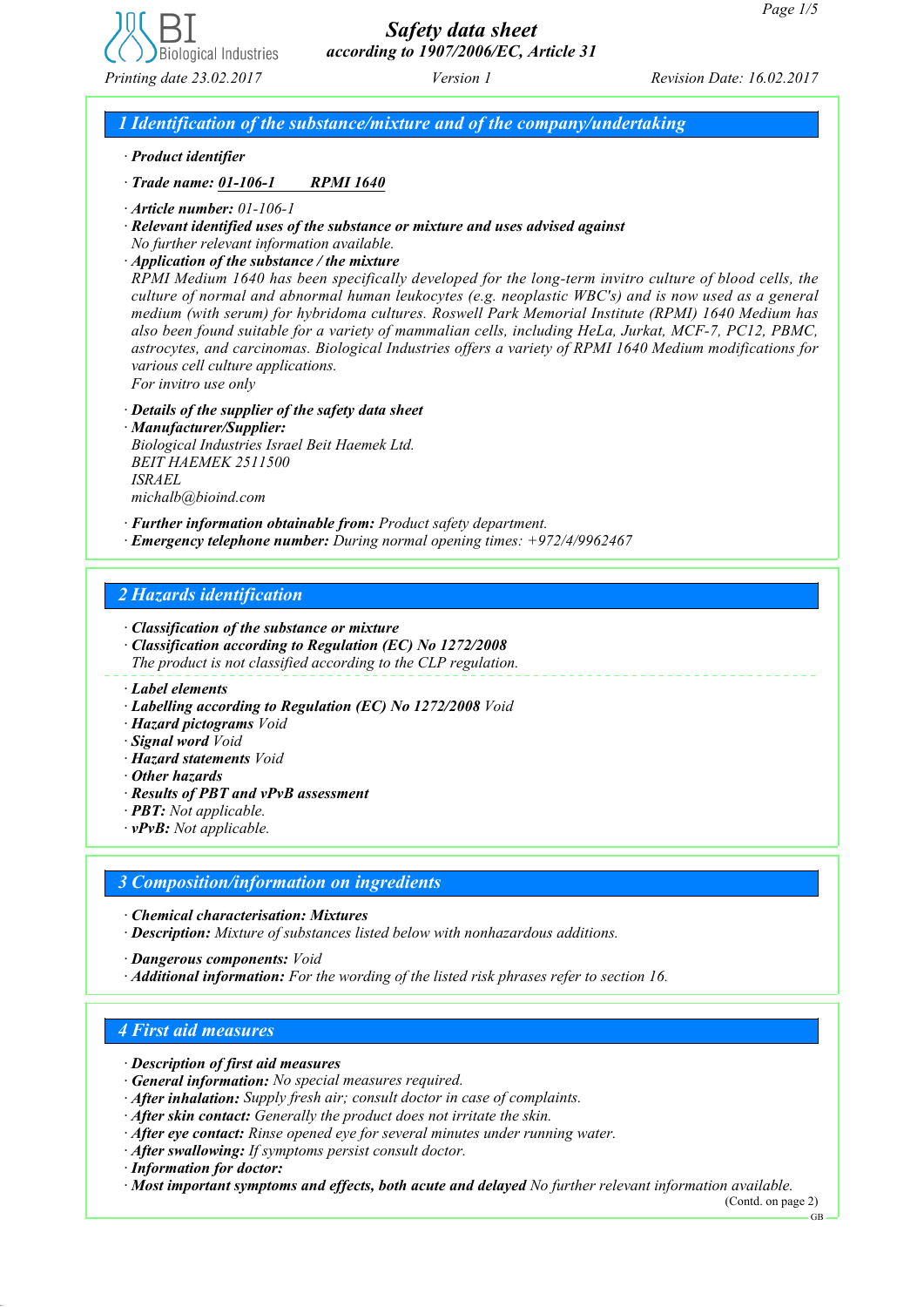(Contd. of page 1)

## *Safety data sheet according to 1907/2006/EC, Article 31*

*Printing date 23.02.2017 Revision Date: 16.02.2017 Version 1*

### *Trade name: 01-106-1 RPMI 1640*

*· Indication of any immediate medical attention and special treatment needed No further relevant information available.*

### *5 Firefighting measures*

#### *· Extinguishing media*

- *· Suitable extinguishing agents:*
- *CO2, powder or water spray. Fight larger fires with water spray or alcohol resistant foam.*
- *· Special hazards arising from the substance or mixture No further relevant information available.*
- *· Advice for firefighters*
- *· Protective equipment: No special measures required.*

#### *6 Accidental release measures*

- *· Personal precautions, protective equipment and emergency procedures Not required.*
- *· Environmental precautions: Dilute with plenty of water.*
- *Do not allow to enter sewers/ surface or ground water.*
- *· Methods and material for containment and cleaning up:*
- *Absorb with liquid-binding material (sand, diatomite, acid binders, universal binders, sawdust).*
- *· Reference to other sections*
- *See Section 7 for information on safe handling.*
- *See Section 8 for information on personal protection equipment.*
- *See Section 13 for disposal information.*

#### *7 Handling and storage*

- *· Handling:*
- *· Precautions for safe handling No special measures required.*
- *· Information about fire and explosion protection: No special measures required.*
- *· Conditions for safe storage, including any incompatibilities*
- *· Storage:*
- *· Requirements to be met by storerooms and receptacles: Ambient*
- *· Information about storage in one common storage facility: Not required.*
- *· Further information about storage conditions: None.*
- *· Specific end use(s) No further relevant information available.*

### *8 Exposure controls/personal protection*

- *· Additional information about design of technical facilities: No further data; see item 7.*
- *· Control parameters*
- *· Ingredients with limit values that require monitoring at the workplace:*
- *The product does not contain any relevant quantities of materials with critical values that have to be monitored at the workplace.*
- *· Additional information: The lists valid during the making were used as basis.*
- *· Exposure controls*
- *· Personal protective equipment:*
- *· General protective and hygienic measures:*
- *The usual precautionary measures are to be adhered to when handling chemicals.*
- *· Respiratory protection: Not required.*
- *· Protection of hands:*

*The glove material has to be impermeable and resistant to the product/ the substance/ the preparation.*

(Contd. on page 3)

GB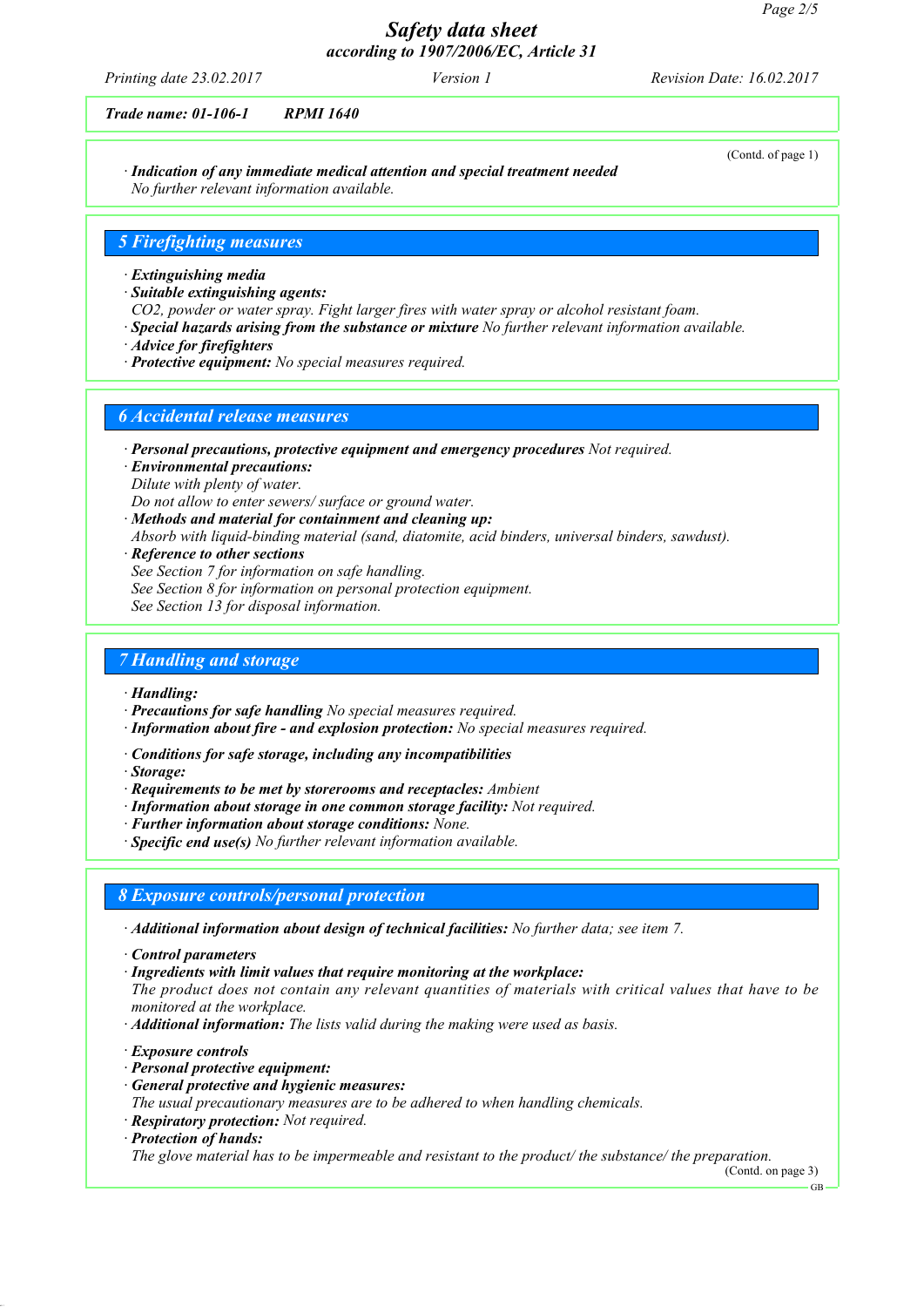## *Safety data sheet according to 1907/2006/EC, Article 31*

*Printing date 23.02.2017 Revision Date: 16.02.2017 Version 1*

### *Trade name: 01-106-1 RPMI 1640*

(Contd. of page 2) *Due to missing tests no recommendation to the glove material can be given for the product/ the preparation/ the chemical mixture.*

*Selection of the glove material on consideration of the penetration times, rates of diffusion and the degradation*

*· Material of gloves*

*The selection of the suitable gloves does not only depend on the material, but also on further marks of quality and varies from manufacturer to manufacturer. As the product is a preparation of several substances, the resistance of the glove material can not be calculated in advance and has therefore to be checked prior to the application.*

*· Penetration time of glove material*

*The exact break through time has to be found out by the manufacturer of the protective gloves and has to be observed.*

*· Eye protection: Goggles recommended during refilling*

| 9 Physical and chemical properties                         |                                               |  |
|------------------------------------------------------------|-----------------------------------------------|--|
| · Information on basic physical and chemical properties    |                                               |  |
| <b>General Information</b>                                 |                                               |  |
| $\cdot$ Appearance:<br>Form:                               | Fluid                                         |  |
| Colour:                                                    | Red transperent solution                      |  |
| · Odour:                                                   | Characteristic                                |  |
| • Odour threshold:                                         | Not determined.                               |  |
| $\cdot$ pH-value at 20 °C:                                 | $7.2 - 7.5$                                   |  |
|                                                            | Natrual                                       |  |
| Change in condition                                        |                                               |  |
| Melting point/Melting range:                               | Undetermined.                                 |  |
| <b>Boiling point/Boiling range:</b>                        | Undetermined.                                 |  |
| · Flash point:                                             | Not applicable.                               |  |
| · Flammability (solid, gaseous):                           | Not applicable.                               |  |
| · Ignition temperature:                                    |                                               |  |
| Decomposition temperature:                                 | Not determined.                               |  |
| · Self-igniting:                                           | Product is not selfigniting.                  |  |
| · Danger of explosion:                                     | Product does not present an explosion hazard. |  |
| · Explosion limits:                                        |                                               |  |
| Lower:                                                     | Not determined.                               |  |
| <b>Upper:</b>                                              | Not determined.                               |  |
| $\cdot$ Vapour pressure at 20 °C:                          | $23$ hPa                                      |  |
| $\cdot$ Density:                                           | Not determined.                               |  |
| $\cdot$ Relative density                                   | Not determined.                               |  |
| · Vapour density                                           | Not determined.                               |  |
| $\cdot$ Evaporation rate                                   | Not determined.                               |  |
| · Solubility in / Miscibility with                         |                                               |  |
| water:                                                     | Fully miscible.                               |  |
| · Partition coefficient (n-octanol/water): Not determined. |                                               |  |
| · Viscosity:                                               |                                               |  |
| Dynamic:                                                   | Not determined.                               |  |
| Kinematic:                                                 | Not determined.                               |  |
|                                                            | (Contd. on page 4)                            |  |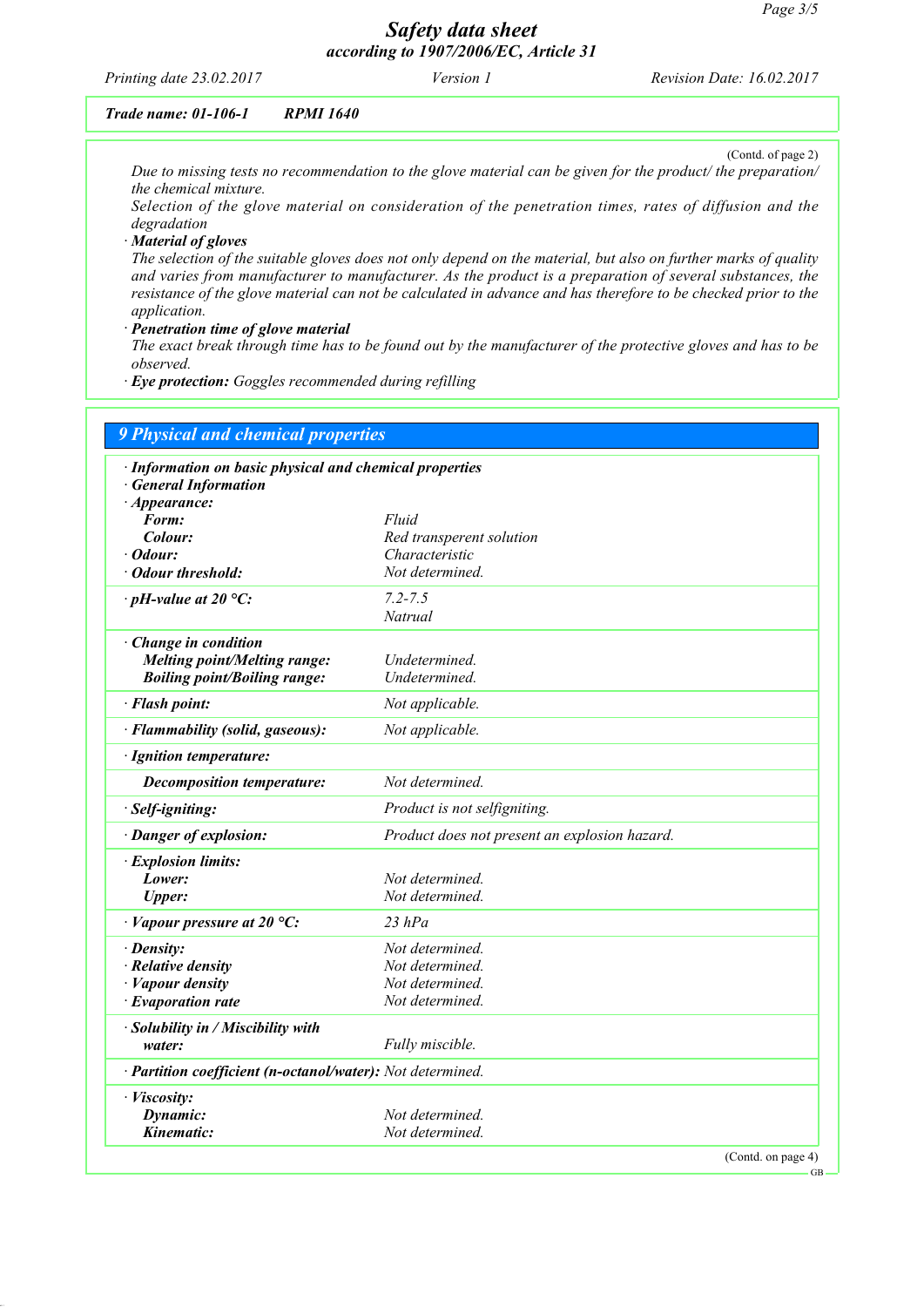## *Safety data sheet according to 1907/2006/EC, Article 31*

| Printing date 23.02.2017    |           | <i>Version 1</i> | <b>Revision Date: 16.02.2017</b> |
|-----------------------------|-----------|------------------|----------------------------------|
| <b>Trade name: 01-106-1</b> | RPMI 1640 |                  |                                  |

| 11000 RUBBO 1100 1        | 111 1111 1VIV                              |
|---------------------------|--------------------------------------------|
|                           | (Contd. of page 3)                         |
| · Solvent content:        |                                            |
| Organic solvents:         | $0.0\%$                                    |
| Water:                    | $>98\%$                                    |
| <i>Solids content:</i>    | $<2\%$                                     |
| $\cdot$ Other information | No further relevant information available. |

### *10 Stability and reactivity*

- *· Reactivity*
- *· Chemical stability*
- *· Thermal decomposition / conditions to be avoided: No decomposition if used according to specifications.*
- *· Possibility of hazardous reactions No dangerous reactions known.*
- *· Conditions to avoid No further relevant information available.*
- *· Incompatible materials: No further relevant information available.*
- *· Hazardous decomposition products: No dangerous decomposition products known.*

### *11 Toxicological information*

- *· Information on toxicological effects*
- *· Acute toxicity:*
- *· Primary irritant effect:*
- *· on the skin: No irritant effect.*
- *· on the eye: No irritating effect.*
- *· Sensitisation: No sensitising effects known.*
- *· Additional toxicological information:*

*The product is not subject to classification according to the calculation method of the General EU Classification Guidelines for Preparations as issued in the latest version.*

*When used and handled according to specifications, the product does not have any harmful effects to our experience and the information provided to us.*

### *12 Ecological information*

- *· Toxicity*
- *· Aquatic toxicity: No further relevant information available.*
- *· Persistence and degradability No further relevant information available.*
- *· Behaviour in environmental systems:*
- *· Bioaccumulative potential No further relevant information available.*
- *· Mobility in soil No further relevant information available.*
- *· Additional ecological information:*
- *· General notes:*

*Water hazard class 1 (German Regulation) (Self-assessment): slightly hazardous for water*

*Do not allow undiluted product or large quantities of it to reach ground water, water course or sewage system.*

- *· Results of PBT and vPvB assessment*
- *· PBT: Not applicable.*
- *· vPvB: Not applicable.*
- *· Other adverse effects No further relevant information available.*

### *13 Disposal considerations*

- *· Waste treatment methods*
- *· Recommendation Smaller quantities can be disposed of with household waste.*

(Contd. on page 5)

GB